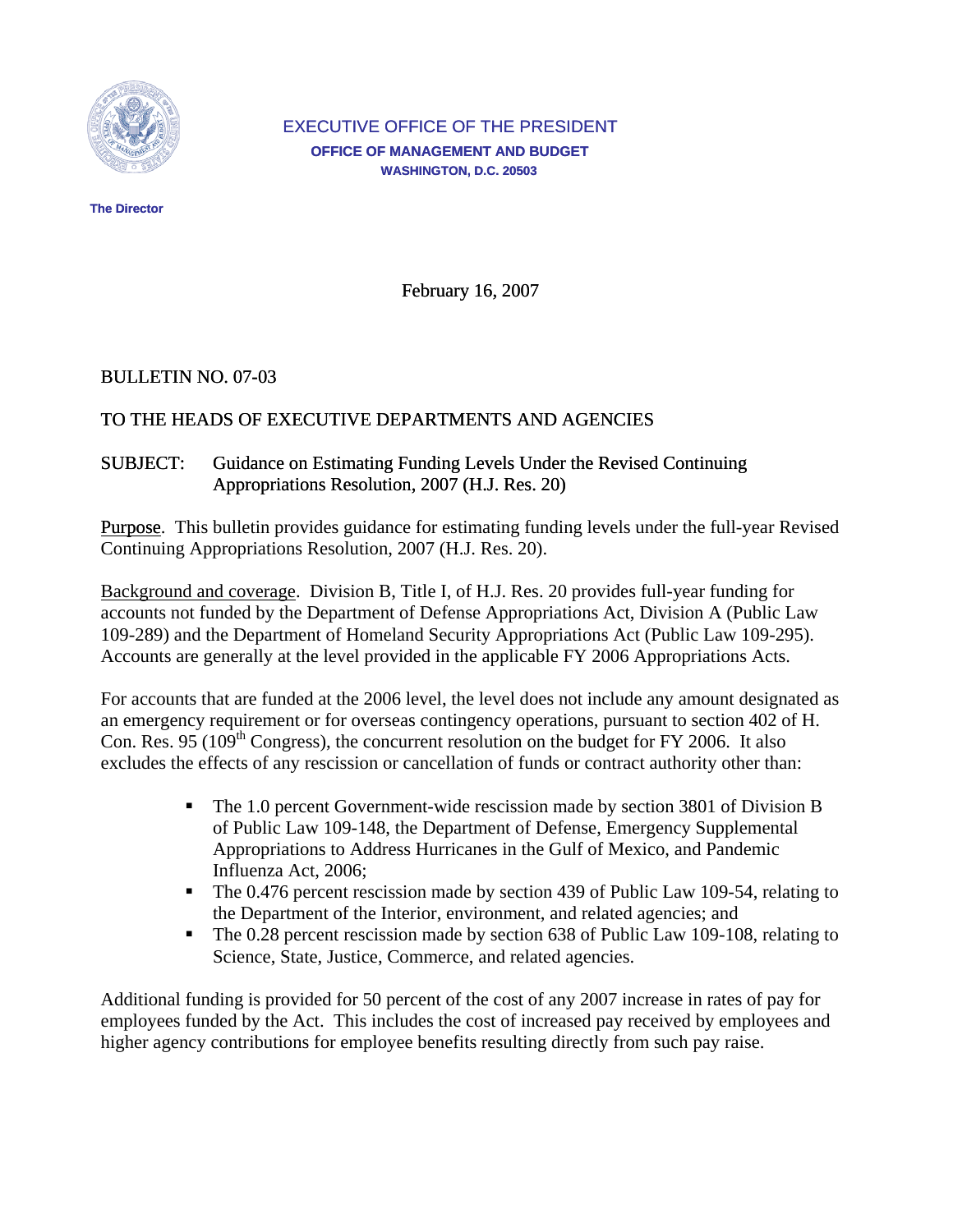OMB Estimates. A report (Continuing Resolution Calculations by Account, Treasury Run) showing OMB's calculation of the funding levels provided by the revised CR is available to MAX A-11 users at <https://max.omb.gov/maxportal/a11/crReports.do>. OMB will use these amounts as control totals for its review of agency responses to this Bulletin.

A second report (Continuing Resolution Calculations by Account, 2007 Enacted) showing OMB's calculation of the 2007 enacted level is available to MAX A-11 users at <https://max.omb.gov/maxportal/a11/crReports.do>. It begins with the 2007 appropriation calculated in the Treasury Run report and adds 2007 advance appropriations, 2007 offsetting collections and spending authority from the 2008 budget database, and mandated transfers from the 2006 column of the 2008 budget database, with a few adjustments to reflect expected transfers. We anticipate using these levels as the basis for the report required by section 114 of the CR and will adjust these amounts to reflect the information submitted by agencies on Attachment B. If you believe the adjustments shown in this report are incorrect, please contact your OMB representative.

Required agency actions. Please provide the following to your agency's OMB representative by **5 PM, Thursday, February 22, 2007**. It is imperative to keep to this schedule so that we can meet the reporting requirement in section 114 of the CR.

1. A list of appropriated accounts by Treasury Appropriation Fund Symbol (TAFS), type of budgetary resource, and the amount contained in each account using the electronic format provided in Attachment B. Amounts shown on this attachment must reconcile to the control totals contained in the Continuing Resolution Calculations by Account, Treasury Run report. Differences greater than \$2 million by OMB budget account must be justified and should be discussed with your OMB representative. Attachment A provides detailed guidance for budget and accounting offices to execute and report the amounts appropriated under the Revised Continuing Appropriations Resolution, 2007. Upon approval by OMB, agencies should provide a copy of the reconciled Attachment B to the Budget Reports Division, Financial Management Service (FMS), Department of the Treasury. FMS will use the data provided in this attachment to calculate the appropriation amounts to be warranted.

2. Any additional supporting information requested by your agency's OMB representatives including justifications of any modifications or differences to the control totals provided by OMB in the Continuing Resolution Calculations by Account, Treasury Run report.

3. FY 2007 reapportionments.

4. Any justifications of any modifications or differences to the advanced appropriations, collections/spending authority from collections/change in uncollected customer payments from Federal sources/offsetting receipts, transfers in, and transfers out included in the Continuing Resolution Calculations by Account, 2007 Enacted report, to arrive at the 2007 enacted amount.

5. Agencies required to submit a plan to the Congress pursuant to section 113 of the Revised Continuing Appropriations Resolution, 2007, shall provide a complete draft copy of that plan to the agency's OMB representative no later than March 1, 2007.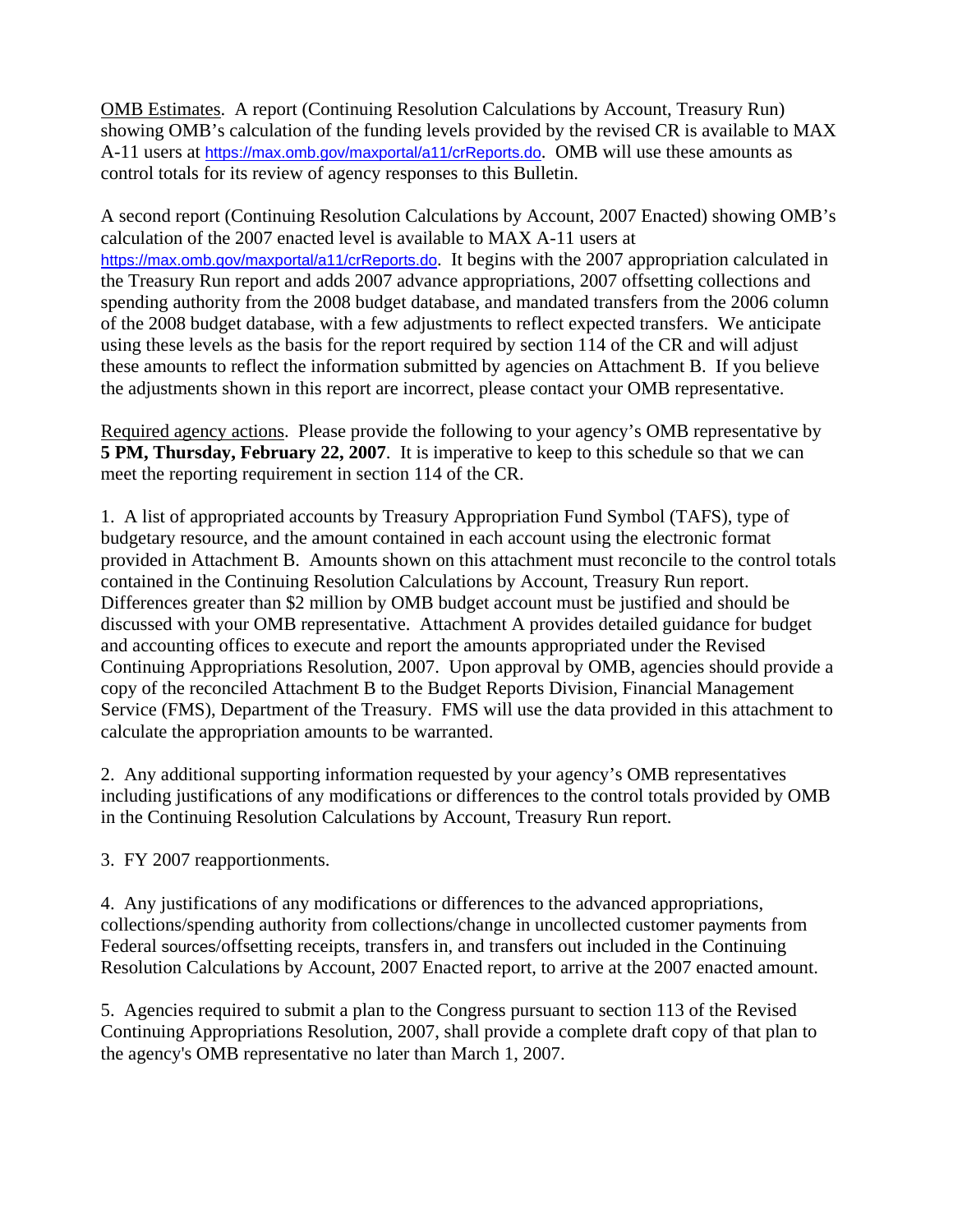6. Agencies should immediately begin to work with their OMB representative on the content of the operating plans.

Contact. Questions regarding this bulletin should be directed to the agency's OMB representative.

Rob Pontman

 Rob Portman Director

Attachments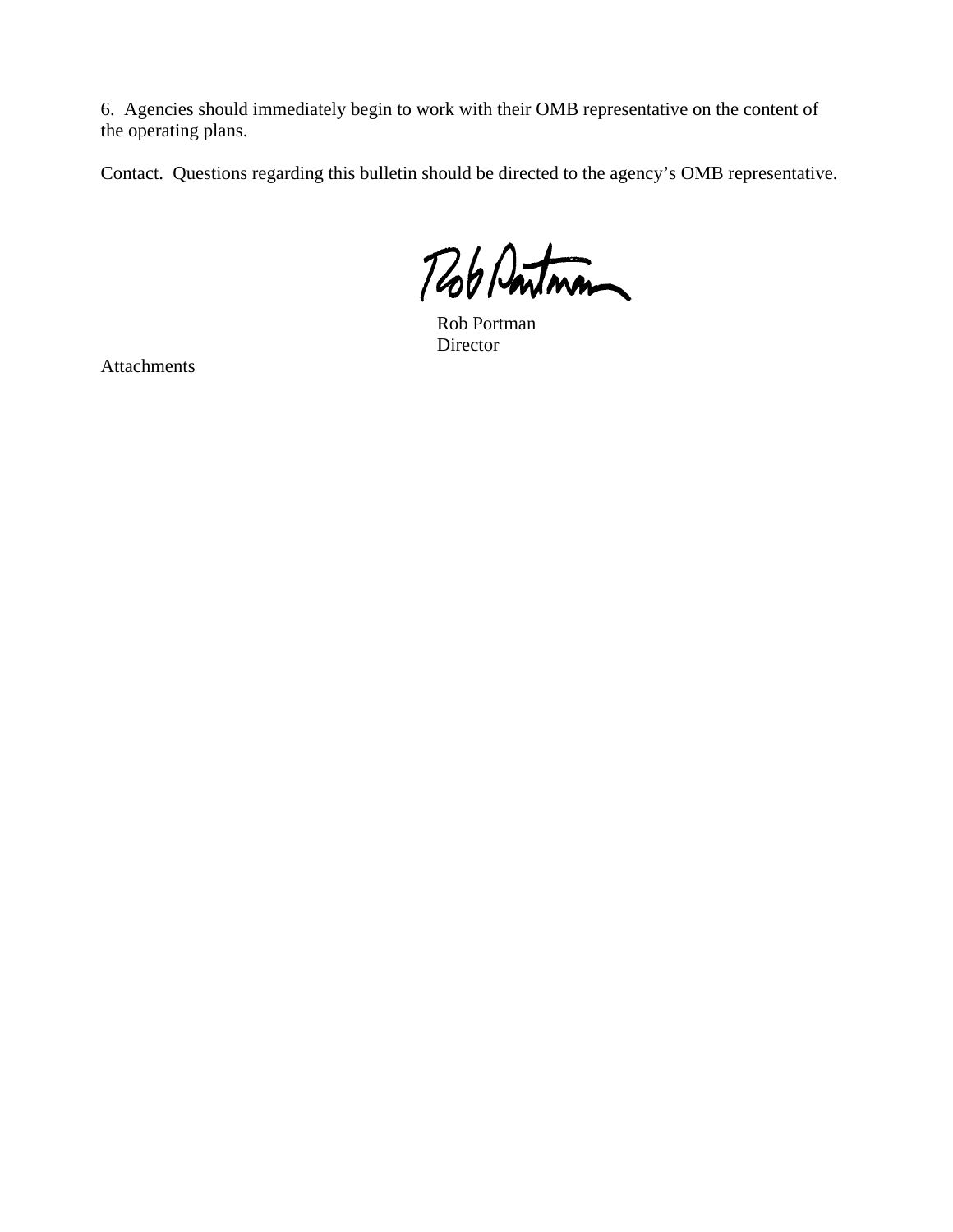# **INSTRUCTIONS FOR ACCOUNTING AND BUDGET OFFICES RELATED TO EXECUTING AND REPORTING REVISED CONTINUING APPROPRIATIONS RESOLUTION, 2007 OF HJ RES 20**

OMB, working with the Treasury Financial Management Service, has prepared the following instructions related to executing and reporting the FY 2007 full year continuing appropriations of H.J. RES. 20.

### **What accounting event happened that must be acted on?**

The Revised Continuing Appropriations Resolution, 2007 (HJ.RES 20) provides full year continuing appropriations for FY 2007.

### **What amount do I have to report in the Treasury Appropriation Fund Symbol (TAFS) for the FY 2007 full year continuing appropriations amount?**

For each account that is funded by the CR, you need to complete attachment B, on a TAFS level. The amounts shown on attachment B at the TAFS level must add to the amounts shown in the Continuing Resolution Calculations by Account, Treasury Run report at the OMB budget account level, rounded in whole dollars.

### **What action do I take if I do not agree with the FY 2007 full year continuing appropriations amount shown in the Continuing Resolution Calculations by Account, Treasury Run report?**

Contact your OMB representative with an explanation of the reasons for the difference.

#### **In general, what must I do?**

When executing the FY 2007 continuing appropriations, ensure that the FY 2007 full year continuing appropriation amount shown on Attachment B is consistently reported on the SF 132, SF 133, and the actual column of the Program and Financing (P&F) schedule for the FY 2009 Budget.

#### **Specifically, what must I do?**

1. OMB Bulletin. Provide the data requested by this Bulletin by no later than 5 PM, Thursday, February 22nd.

2. FMS 6200 Warrant. The Department of the Treasury's Financial Management Service (FMS) Budget Reports Division will use the list of accounts and FY 2007 full year continuing appropriations amounts that agencies provide on Attachment B to calculate the amounts to be warranted. FMS will issue the FMS 6200 appropriation warrants for affected TAFSs appropriated from the General Fund of the Treasury or associated with unavailable receipt accounts. No appropriation warrants will be processed for TAFSs that are not included on Attachment B.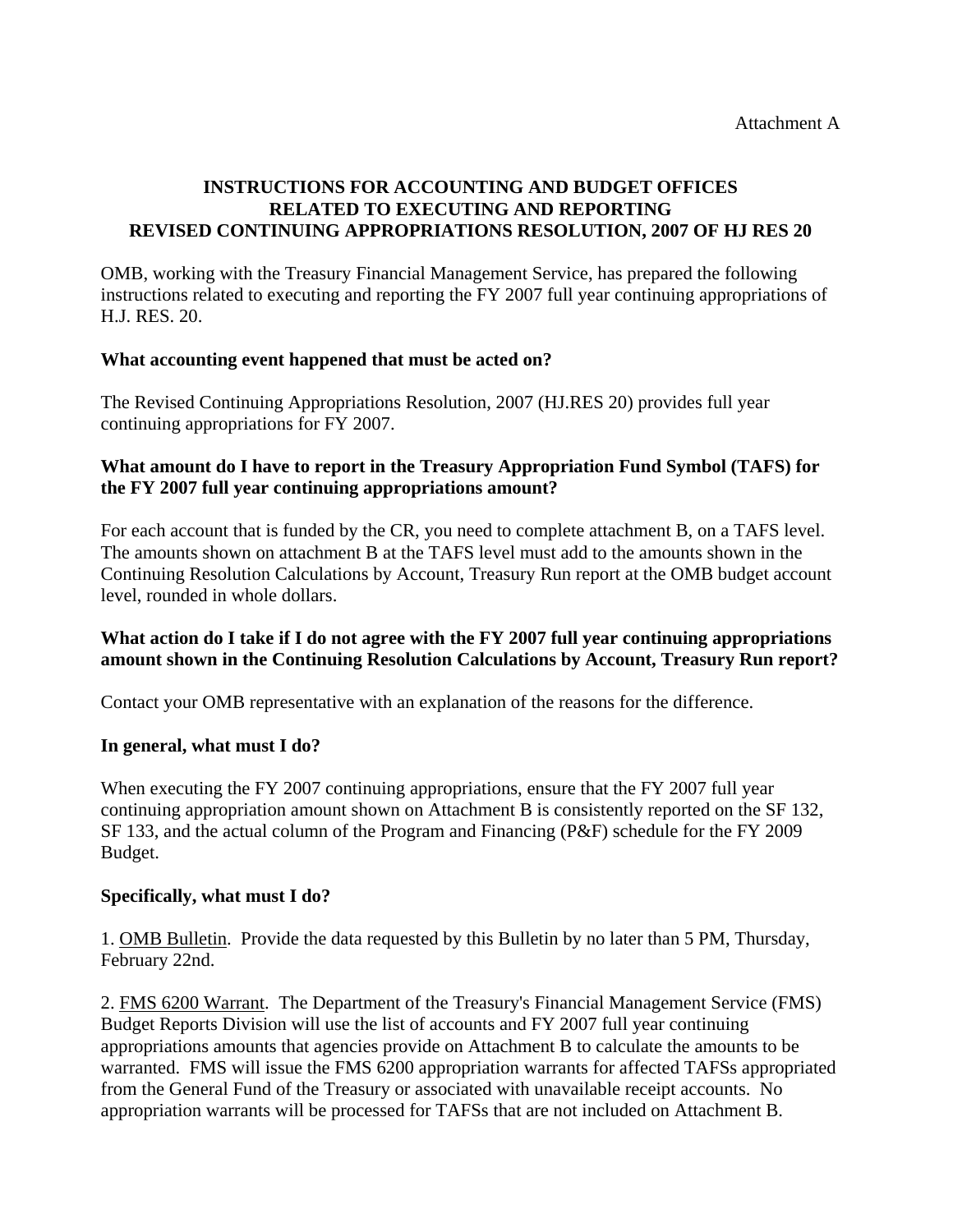Treasury will not accept any appropriation warrant requests related to the FY 2007 continuing appropriations that have not been agreed to by OMB.

3. SF 132 Apportionment. Prepare a SF 132 Apportionment with the FY 2007 continuing appropriations amount on the applicable line number. Refer to the Treasury Financial Manual, U.S. Government Standard General Ledger (USSGL) Supplement or consult your agency's USSGL representative to identify the specific USSGL account codes. See OMB Circular No. A-11, Section 121 and Appendix F for further guidance.

4. USSGL/FACTS II. Record the FY 2007 continuing appropriations amount using the appropriate USSGL account codes in your accounting system so that the proper amounts will be reported via FACTS II. FACTS II will then create the SF 133 and initial set of data for the P&F schedule. See Treasury Financial Manual, USSGL Supplement or consult your agency's USSGL representative for further guidance.

5. SF 133 Report on Budget Execution and Budgetary Resources. By using FACTS II appropriately, the amounts will crosswalk to SF 133 line 3A1 "Appropriation". See OMB Circular No. A-11, Section 121 and Appendix F for further guidance.

6. Budget Program and Financing (P&F) schedule. As a result of correctly reporting the amounts via FACTS II for the fourth quarter of FY 2007, they will be automatically crosswalked to the appropriate P&F line number. The accounting and the budget offices must work together to ensure that the actual column of the FY 2009 Budget P&F schedule accurately reflects the FY 2007 continuing appropriations amounts. See OMB Circular No. A-11, section 82 for further guidance.

### **How should the adjustment for pay be calculated?**

Section 111 provides for additional BA for one-half of the cost of the 2007 pay raises. This amount should reflect the increase in pay costs for 2007 due to the pay raises received by employees under Executive Order 13420, Adjustments of Certain Rates of Pay, dated December 21, 2006.

1. For employees not covered by statutory pay systems under Executive Order 13420, the amount of the adjustment should be calculated as if such employees received pay raises equal to General Schedule employees on the first pay period in January 2007.

2. The amount of the adjustment should include the effect of increases in basic pay rates as well as in locality-based comparability pay for the employees of the agency. For large agencies with employees located in many pay localities, an acceptable alternative to calculating the pay raise by locality for each account is to assume the Government-wide average for all employees, subject to prior approval by the OMB representative with budget responsibility for that agency. The amounts shown as pay in the Continuing Resolution Calculations by Account, Treasury Run report assume the 2.2 percent Government-wide average pay raise.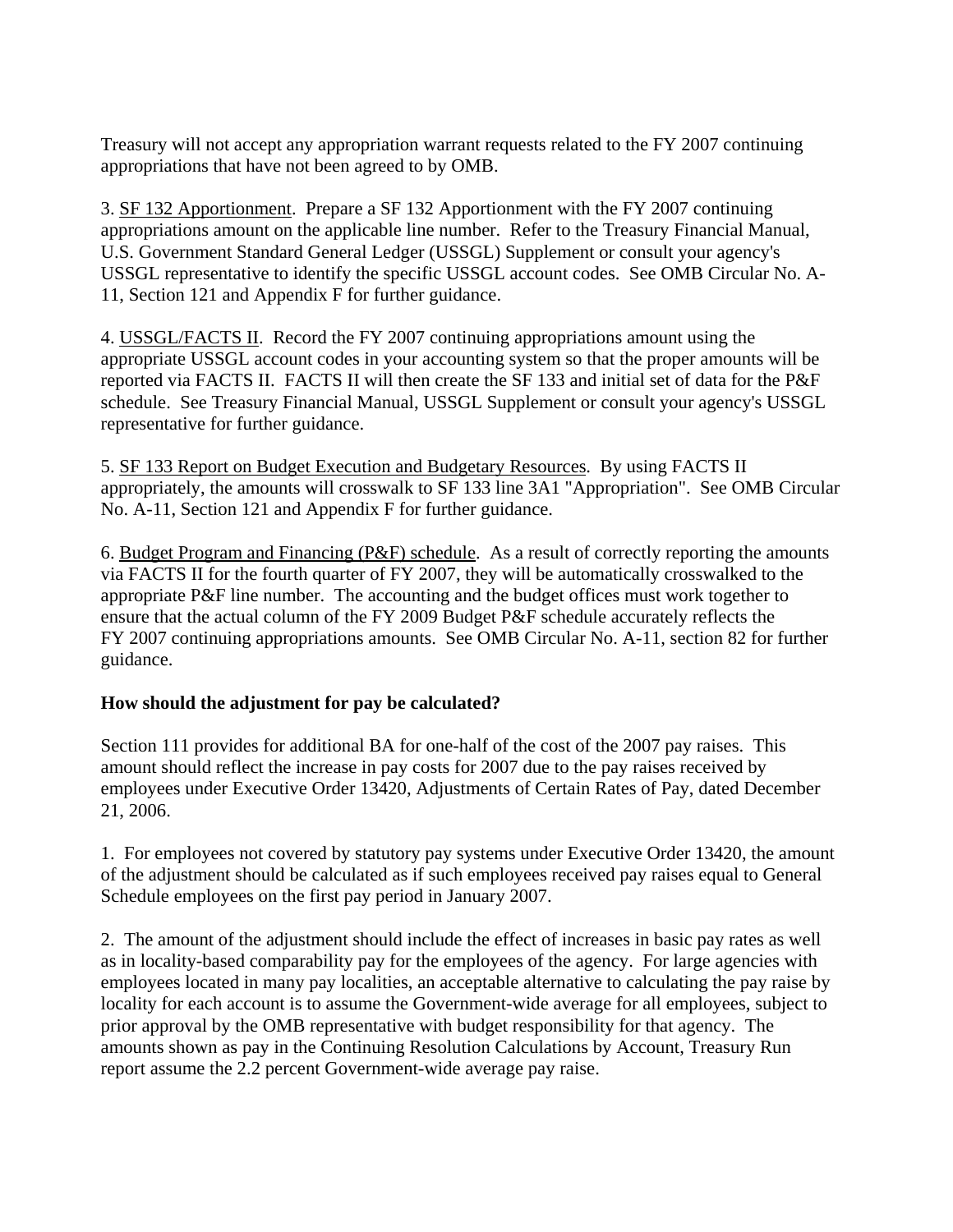3. The adjustment should include one half of the increased cost of agency contributions for employee benefits resulting from the 2007 pay raises, such as agency contributions for employee retirement, Social Security and Medicare contributions, and life insurance. It should not include benefits that are not directly increased by the 2007 pay raises, such as health insurance. Unless agencies have better data, they should assume that only 72 percent (the government-wide average) of benefits are directly affected by pay raises.

4. In general, the amount of the adjustment should be based on the number and distribution of each agency's workforce, as reflected by actual 2006 obligations reported in the 2008 Budget, since agencies should have been operating at no more than that level under the previous CR.

5. The adjustment should cover pay raises for reimbursable employees whose pay is funded in whole or in part by accounts that are funded by the CR, other than by chapters 2 and 11 of Title II. Generally this would apply to accounts that received an appropriation under the CR and also provide reimbursable services under the Economy Act. It does not include the cost of pay raises that would be recovered by sales to non-federal entities. It also does not include the cost of pay raises for employees of working capital funds and other revolving funds that are funded by fees and do not receive appropriations under the CR.

6. To the extent that agencies receive an adjustment for pay raises for reimbursable employees, agencies should not build this portion of the pay raise into the fees they charge for goods and services.

### **Could you give me an example of how the pay adjustment should be calculated?**

The calculation involves two components -- the effect of the pay raise on employees' salaries, and the effect on agency contributions for employees' benefits.

To calculate the effect on employees salaries, add the amounts in the 2006 column of the 2008 budget for object classes 11.1, 11.3, 11.5, and 11.7 and multiply by 1/2 of the 2007 pay raise (e.g., 1.1% if using the Government-wide average) times 3/4 (since the pay raise is effective for 9 months of the fiscal year).

[sum of object classes 11.1, 11.3, 11.5, 11.7] x 1/2 x [percent pay raise] x 3/4

To calculate the effect on agency contributions for employees' benefits, take the amount in the 2006 column of the 2008 budget for object class 12.1 and 12.2, multiply by 72% (the Government-wide average for the share of benefits directly affected by pay raises) times 1/2 of the 2007 pay raise (e.g., 1.1% if using the Government-wide average) times 3/4 (since the pay raise is effective for 9 months of the fiscal year).

[sum of object class 12.1 and 12.2] x .72 x 1/2 x [percent pay raise] x  $3/4$